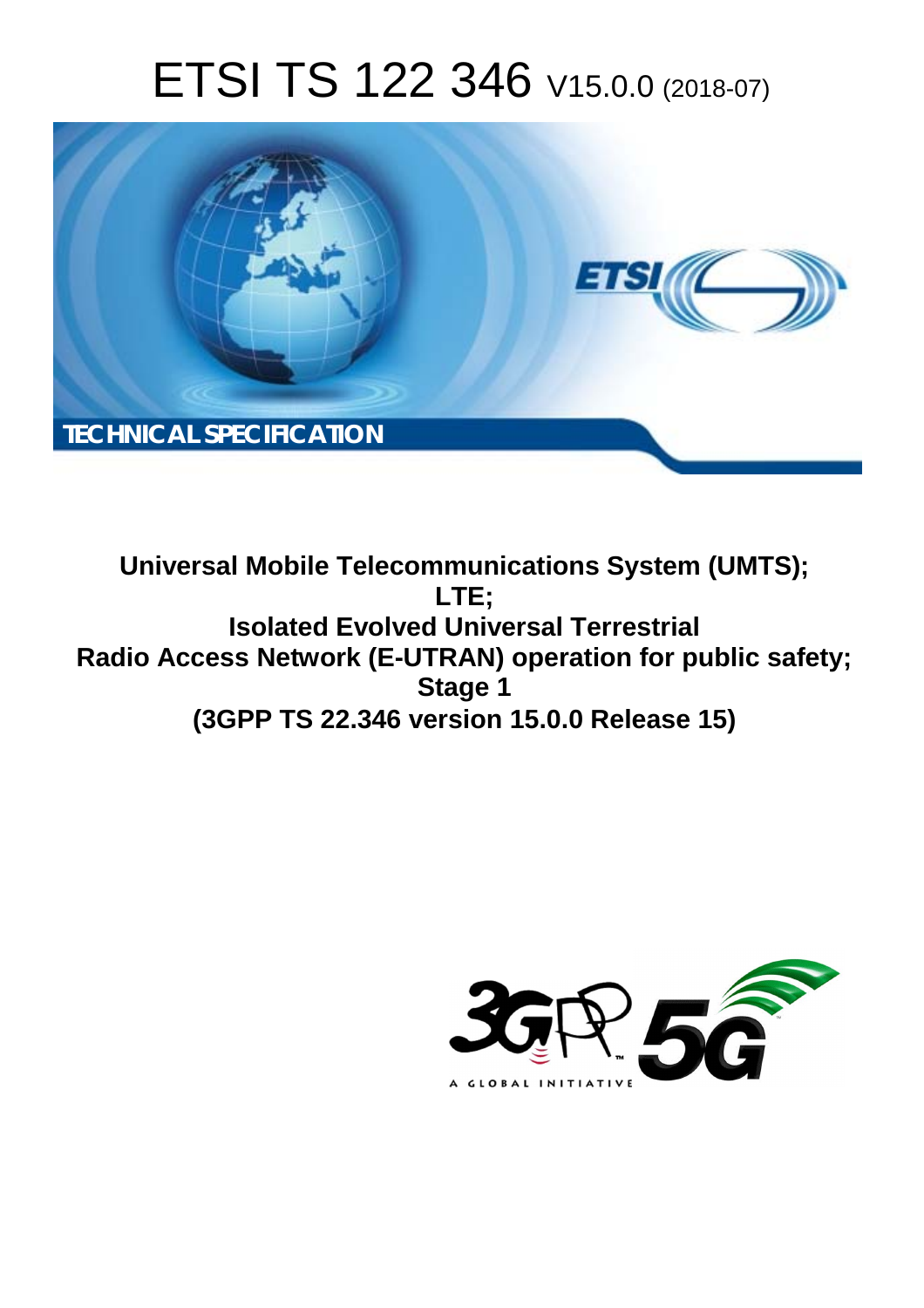Reference RTS/TSGS-0122346vf00

> Keywords LTE,UMTS

#### *ETSI*

#### 650 Route des Lucioles F-06921 Sophia Antipolis Cedex - FRANCE

Tel.: +33 4 92 94 42 00 Fax: +33 4 93 65 47 16

Siret N° 348 623 562 00017 - NAF 742 C Association à but non lucratif enregistrée à la Sous-Préfecture de Grasse (06) N° 7803/88

#### *Important notice*

The present document can be downloaded from: <http://www.etsi.org/standards-search>

The present document may be made available in electronic versions and/or in print. The content of any electronic and/or print versions of the present document shall not be modified without the prior written authorization of ETSI. In case of any existing or perceived difference in contents between such versions and/or in print, the only prevailing document is the print of the Portable Document Format (PDF) version kept on a specific network drive within ETSI Secretariat.

Users of the present document should be aware that the document may be subject to revision or change of status. Information on the current status of this and other ETSI documents is available at <https://portal.etsi.org/TB/ETSIDeliverableStatus.aspx>

If you find errors in the present document, please send your comment to one of the following services: <https://portal.etsi.org/People/CommiteeSupportStaff.aspx>

#### *Copyright Notification*

No part may be reproduced or utilized in any form or by any means, electronic or mechanical, including photocopying and microfilm except as authorized by written permission of ETSI. The content of the PDF version shall not be modified without the written authorization of ETSI. The copyright and the foregoing restriction extend to reproduction in all media.

> © ETSI 2018. All rights reserved.

**DECT**TM, **PLUGTESTS**TM, **UMTS**TM and the ETSI logo are trademarks of ETSI registered for the benefit of its Members. **3GPP**TM and **LTE**TM are trademarks of ETSI registered for the benefit of its Members and of the 3GPP Organizational Partners. **oneM2M** logo is protected for the benefit of its Members.

**GSM**® and the GSM logo are trademarks registered and owned by the GSM Association.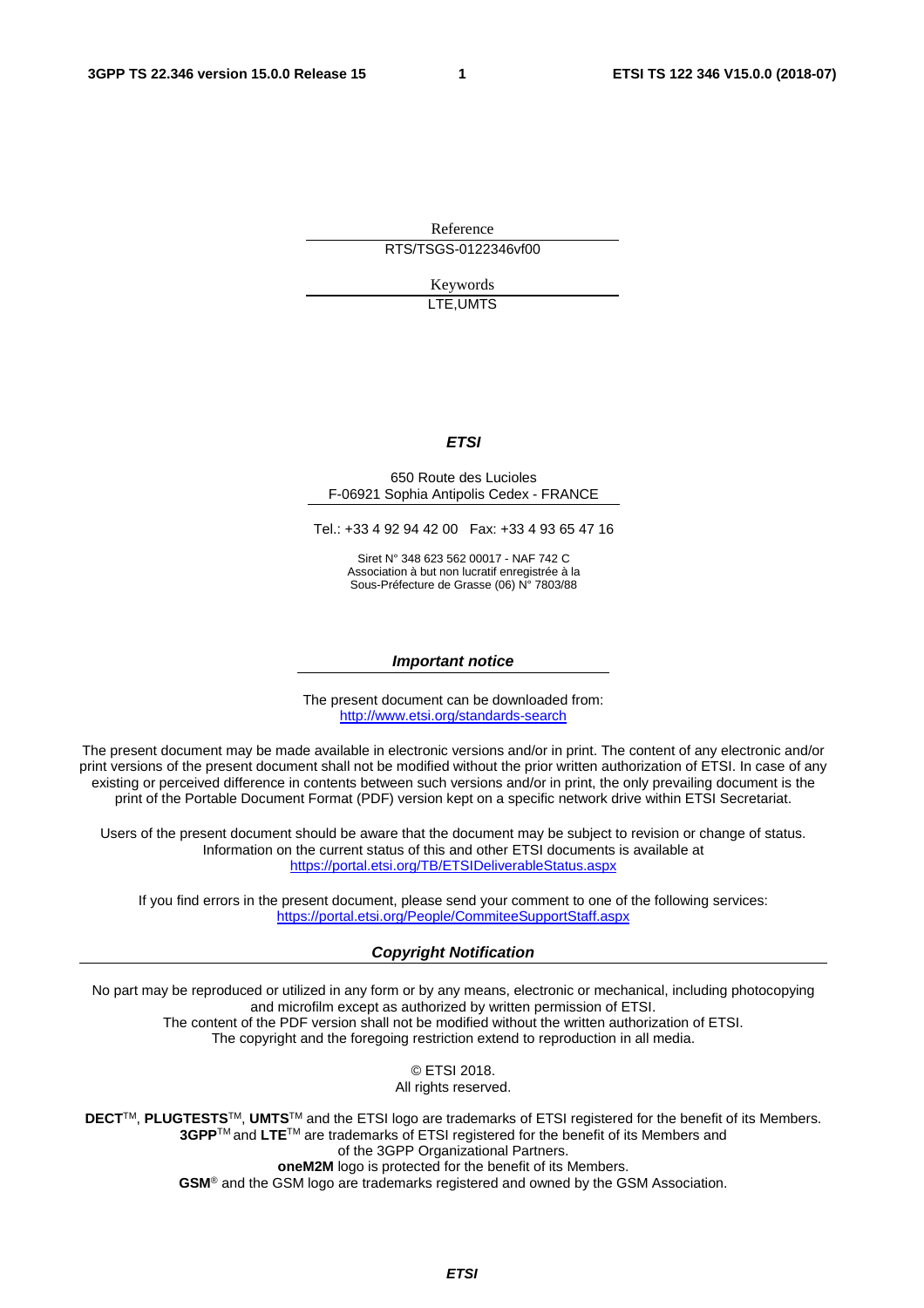### Intellectual Property Rights

#### Essential patents

IPRs essential or potentially essential to normative deliverables may have been declared to ETSI. The information pertaining to these essential IPRs, if any, is publicly available for **ETSI members and non-members**, and can be found in ETSI SR 000 314: *"Intellectual Property Rights (IPRs); Essential, or potentially Essential, IPRs notified to ETSI in respect of ETSI standards"*, which is available from the ETSI Secretariat. Latest updates are available on the ETSI Web server ([https://ipr.etsi.org/\)](https://ipr.etsi.org/).

Pursuant to the ETSI IPR Policy, no investigation, including IPR searches, has been carried out by ETSI. No guarantee can be given as to the existence of other IPRs not referenced in ETSI SR 000 314 (or the updates on the ETSI Web server) which are, or may be, or may become, essential to the present document.

#### **Trademarks**

The present document may include trademarks and/or tradenames which are asserted and/or registered by their owners. ETSI claims no ownership of these except for any which are indicated as being the property of ETSI, and conveys no right to use or reproduce any trademark and/or tradename. Mention of those trademarks in the present document does not constitute an endorsement by ETSI of products, services or organizations associated with those trademarks.

### Foreword

This Technical Specification (TS) has been produced by ETSI 3rd Generation Partnership Project (3GPP).

The present document may refer to technical specifications or reports using their 3GPP identities, UMTS identities or GSM identities. These should be interpreted as being references to the corresponding ETSI deliverables.

The cross reference between GSM, UMTS, 3GPP and ETSI identities can be found under [http://webapp.etsi.org/key/queryform.asp.](http://webapp.etsi.org/key/queryform.asp)

## Modal verbs terminology

In the present document "**shall**", "**shall not**", "**should**", "**should not**", "**may**", "**need not**", "**will**", "**will not**", "**can**" and "**cannot**" are to be interpreted as described in clause 3.2 of the [ETSI Drafting Rules](https://portal.etsi.org/Services/editHelp!/Howtostart/ETSIDraftingRules.aspx) (Verbal forms for the expression of provisions).

"**must**" and "**must not**" are **NOT** allowed in ETSI deliverables except when used in direct citation.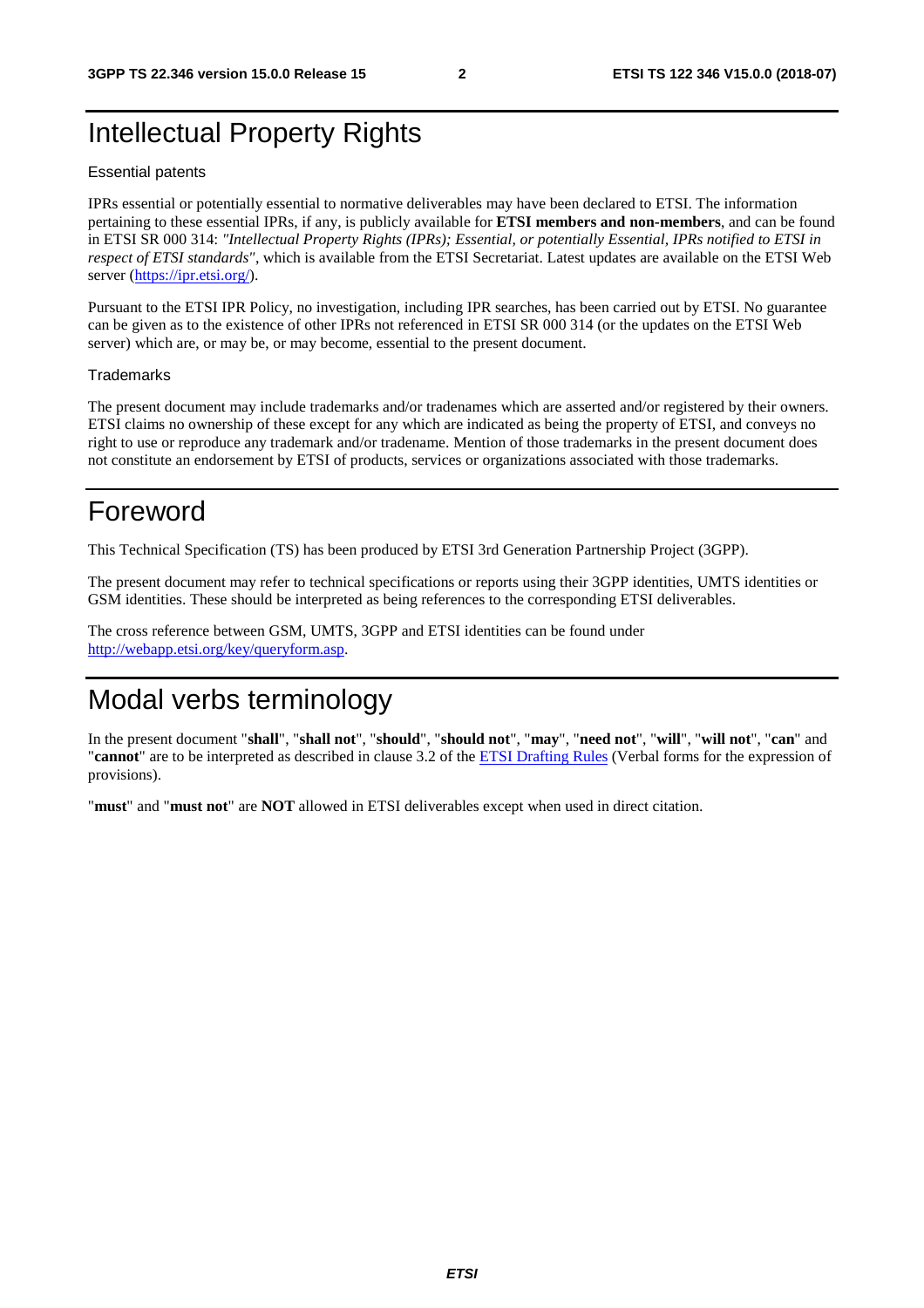## Contents

| 1                                                                                                                                     |                               |  |  |  |  |  |  |
|---------------------------------------------------------------------------------------------------------------------------------------|-------------------------------|--|--|--|--|--|--|
| $\overline{2}$                                                                                                                        |                               |  |  |  |  |  |  |
| 3<br>3.1<br>3.2                                                                                                                       |                               |  |  |  |  |  |  |
| 4<br>4.1                                                                                                                              |                               |  |  |  |  |  |  |
| 5<br>5.1<br>5.2<br>5.2.1<br>5.2.2<br>5.2.3<br>5.3<br>5.3.1<br>5.3.2<br>5.4<br>5.4.1<br>5.4.2<br>5.5<br>5.5.1<br>5.5.2<br>5.6<br>5.6.1 |                               |  |  |  |  |  |  |
| 5.6.2                                                                                                                                 |                               |  |  |  |  |  |  |
|                                                                                                                                       | <b>Annex A (informative):</b> |  |  |  |  |  |  |
|                                                                                                                                       |                               |  |  |  |  |  |  |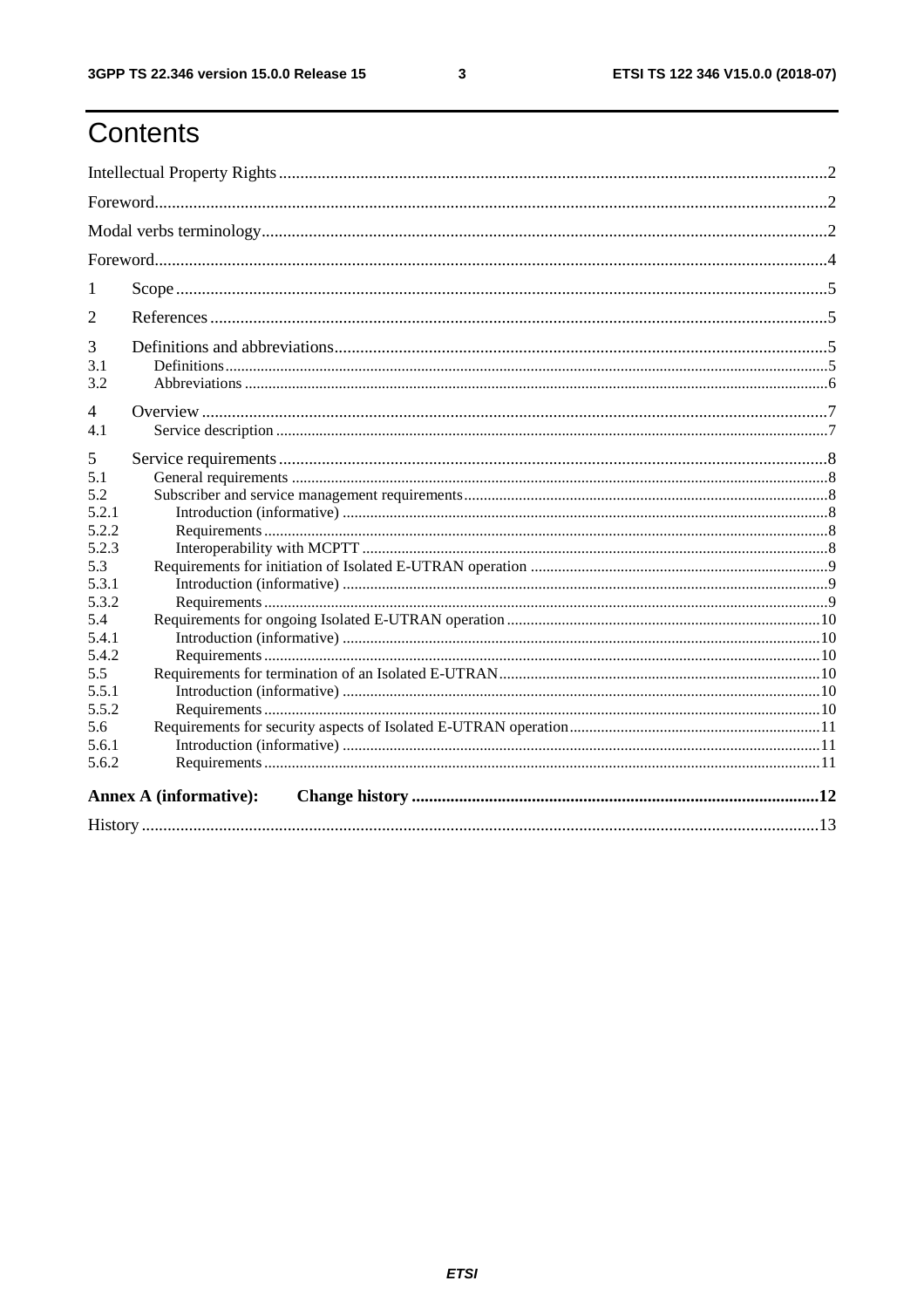## Foreword

This Technical Specification has been produced by the 3rd Generation Partnership Project (3GPP).

The contents of the present document are subject to continuing work within the TSG and may change following formal TSG approval. Should the TSG modify the contents of the present document, it will be re-released by the TSG with an identifying change of release date and an increase in version number as follows:

Version x.y.z

where:

- x the first digit:
	- 1 presented to TSG for information;
	- 2 presented to TSG for approval;
	- 3 or greater indicates TSG approved document under change control.
- Y the second digit is incremented for all changes of substance, i.e. technical enhancements, corrections, updates, etc.
- z the third digit is incremented when editorial only changes have been incorporated in the document.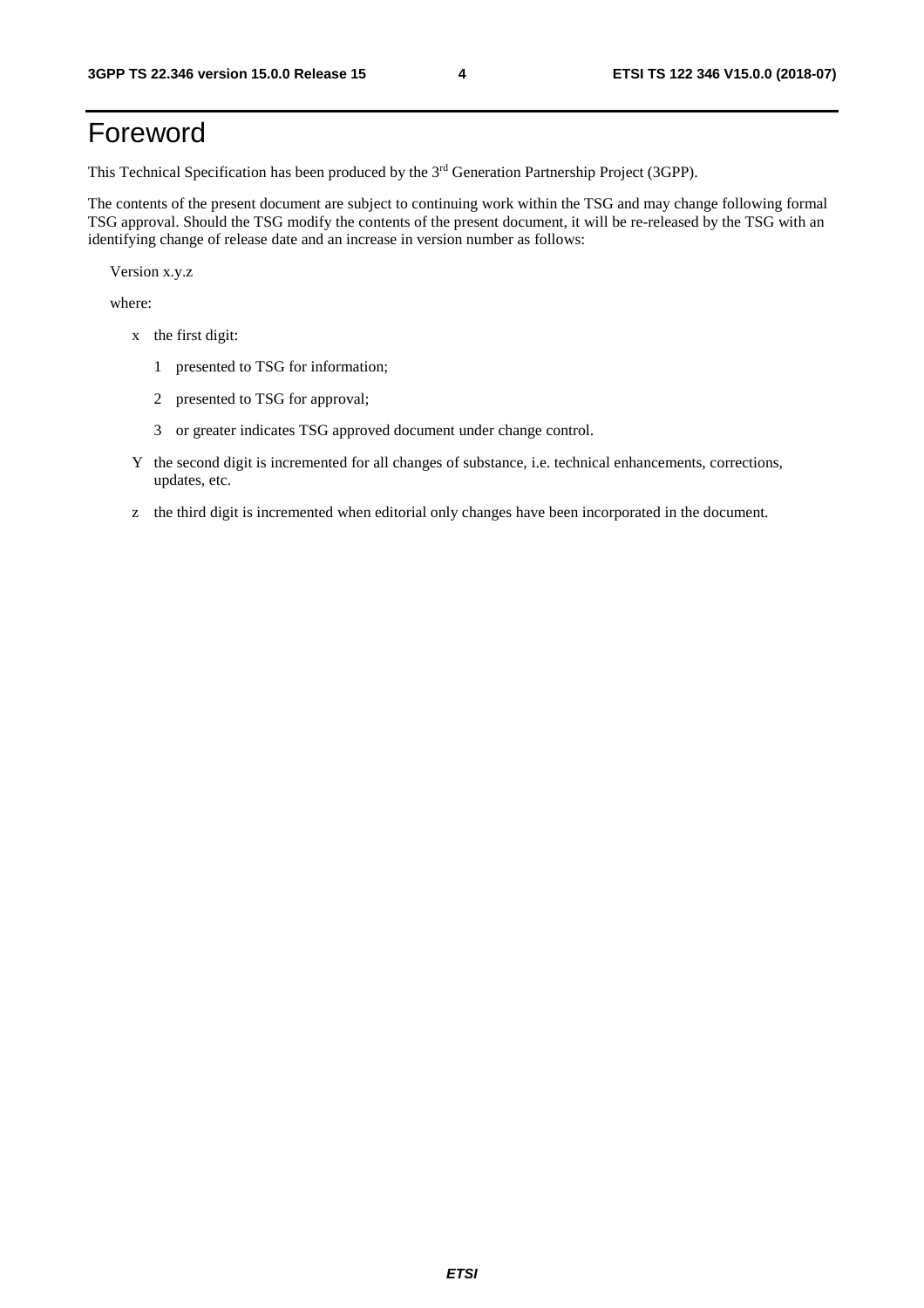### 1 Scope

The present document specifies the service requirements for Isolated E-UTRAN Operation in support of mission critical network operation for Public Safety. In particular, requirements are specified for:

- Initiation of Isolated E-UTRAN operation.
- Ongoing Isolated E-UTRAN operation.
- Termination of Isolated E-UTRAN operation.
- Security aspects of Isolated E-UTRAN operation.

### 2 References

The following documents contain provisions which, through reference in this text, constitute provisions of the present document.

- References are either specific (identified by date of publication, edition number, version number, etc.) or non-specific.
- For a specific reference, subsequent revisions do not apply.
- For a non-specific reference, the latest version applies. In the case of a reference to a 3GPP document (including a GSM document), a non-specific reference implicitly refers to the latest version of that document *in the same Release as the present document*.
- [1] 3GPP TR 21.905: "Vocabulary for 3GPP Specifications".
- [2] 3GPP TS 22.101: "Services aspects; Service principles".

## 3 Definitions and abbreviations

### 3.1 Definitions

For the purposes of the present document, the terms and definitions given in TR 21.905 [1] and the following apply. A term defined in the present document takes precedence over the definition of the same term, if any, in TR 21.905 [1].

**Isolated E-UTRAN:** either an E-UTRAN without normal connectivity with the EPC or deployed NeNBs with E-UTRAN functionality.

**Isolated E-UTRAN operation**: Comprises two situations: 1) In the event of an interruption to normal backhaul connectivity Isolated E-UTRAN operation aims to adapt to the failure and maintain an acceptable level of network operation in the Isolated E-UTRAN. The restoration of service is the eventual goal. 2) Operation following the deployment of one or more Nomadic eNBs either without backhaul or with limited backhaul.

**Limited backhaul capability**: Isolated E-UTRAN operation supports operation where the Isolated E-UTRAN has no backhaul capability to the EPC. Furthermore Isolated E-UTRAN operation may have limited backhaul capability to the EPC. For the case of limited backhaul capability to the EPC only the signalling of public safety Ues can reliably be communicated to the EPC; in addition users may have the possibility to transmit a limited amount of user data with no guarantee of service.

**Nomadic eNB (NeNB)**: An NeNB is a nomadic cell and may consist: base station, antennas, microwave backhaul and support for local services. The NeNB is intended for Public Safety use providing coverage or additional capacity where: 1) coverage was never present (e.g. forest fire or underground rescue) or 2) where, for example, due to natural disaster coverage is no longer present.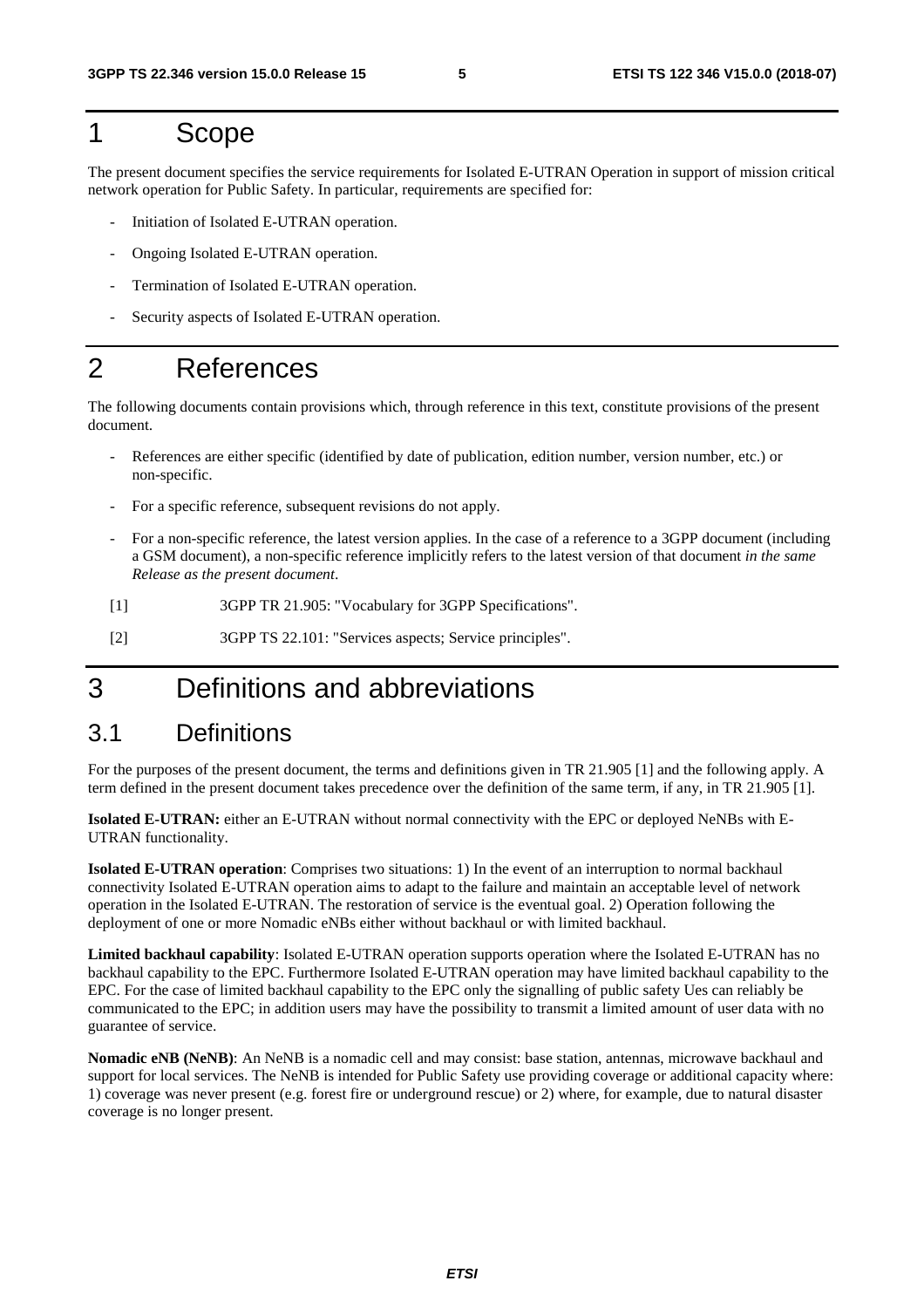### 3.2 Abbreviations

For the purposes of the present document, the abbreviations given in TR 21.905 [1] and the following apply. An abbreviation defined in the present document takes precedence over the definition of the same abbreviation, if any, in TR 21.905 [1].

NeNB Nomadic eNB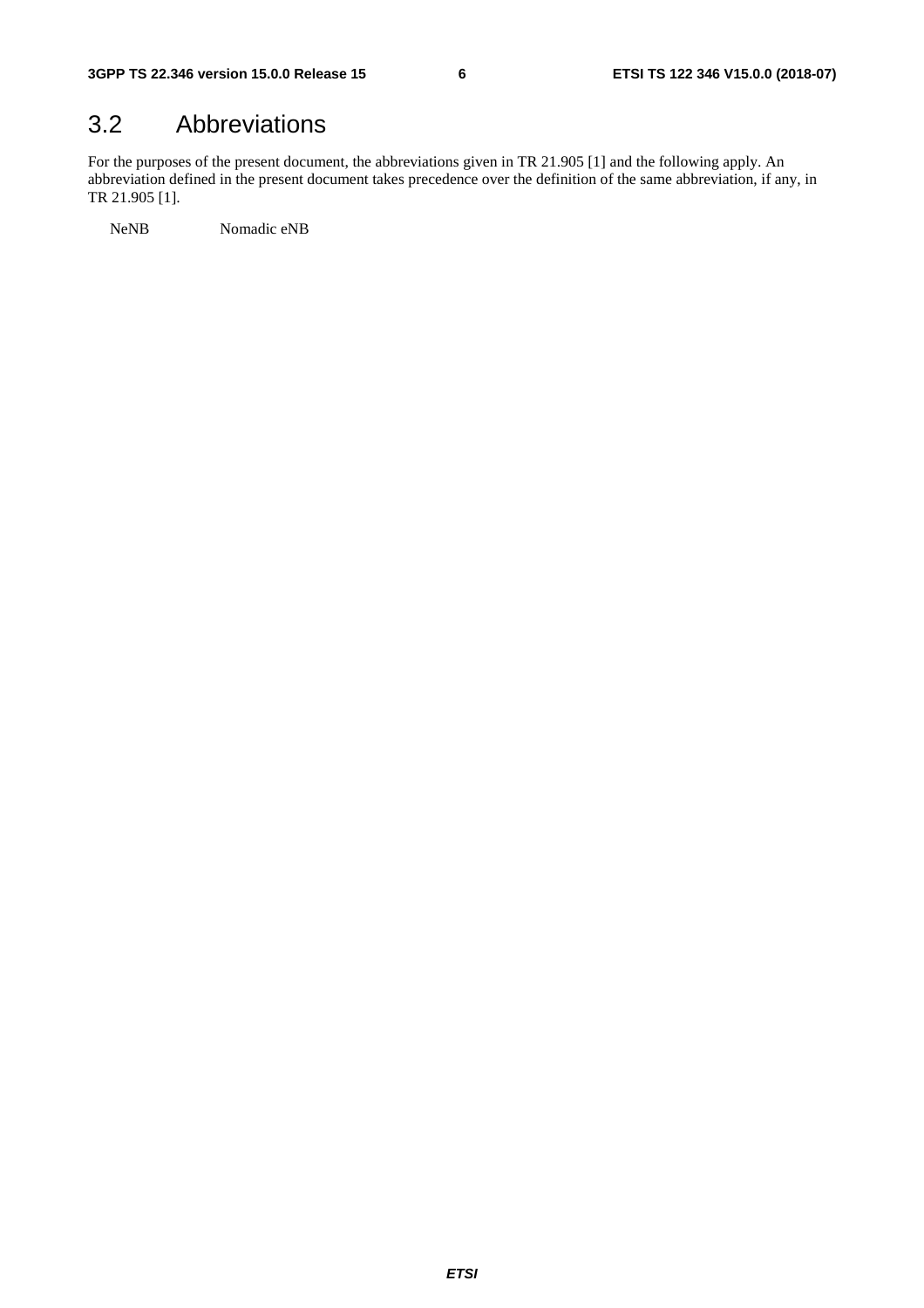## 4 Overview

## 4.1 Service description

Ensuring the continued ability of Public Safety users to communicate within mission critical situations is of the utmost importance. The Isolated E-UTRAN mode of operation provides the ability to maintain a level of communications for Public Safety users, via an eNB (or set of connected eNBs), following the loss of backhaul communications. The Isolated E-UTRAN mode of operation also provides the ability to create a serving radio access network without backhaul communications, from a deployment of one or more standalone Nomadic eNBs (NeNBs). In addition the Isolated EUTRAN feature also addresses the scenario where a fixed or nomadic set of eNBs is without normal backhaul communications but has been provided with an alternative (non-ideal) limited bandwidth backhaul.

An Isolated E-UTRAN may comprise a deployment of one or more NeNBs. In this case operator control would initiate Isolated E-UTRAN operation for a group of NeNBs in a given incident area. An Isolated E-UTRAN derived from NeNBs exhibits similar behaviour to an Isolated E-UTRAN derived from eNBs including: support for Public Safety Ues in the coverage area, communication between NeNBs and support for limited backhaul connectivity.

The Isolated E-UTRAN may comprise a single or multiple eNBs, a single or multiple NeNBs, or a mixed group of eNBs and NeNBs. An Isolated E-UTRAN comprising multiple (N)eNBs, with connections between the (N)eNBs, can provide communication between Ues across a wider area of coverage than can be provided by a single isolated (N)eNB. The Ues in the coverage of the Isolated E-UTRAN are able to continue communicating and provide a restricted set of services supporting voice, data and group communications, to their Public Safety users.

An Isolated E-UTRAN is characterized by having no, or a limited, backhaul connection. In particular, the Isolated E-UTRAN feature enables services to be provided to Public Safety Ues in the following backhaul scenarios (see also Table 4.1-1):

- No backhaul:
- Limited bandwidth signalling only backhaul;
- Limited bandwidth signalling and user data backhaul.

| <b>IOPS</b><br><b>Scenario</b>         | <b>Signalling</b><br>backhaul<br>status | User Data<br>backhaul<br>status | Comment                                                                                                                                                                       |
|----------------------------------------|-----------------------------------------|---------------------------------|-------------------------------------------------------------------------------------------------------------------------------------------------------------------------------|
| No backhaul lAbsent                    |                                         | Absent                          | Fully Isolated E-UTRAN operation using local routing of UE-UE data traffic<br>and possible support for access to the public internet via a local gateway                      |
| <b>Signalling</b><br>only<br>lbackhaul | Limited                                 | Absent                          | User data traffic offload at the E-UTRAN using local routing of UE-UE<br>data traffic and possible support for access to the public internet via a<br>local gateway           |
| Limited<br>backhaul                    | <b>Limited</b>                          | Limited                         | Selective user data traffic offload at the E-UTRAN using local routing of<br>UE-UE data traffic and possible support for access to the public internet<br>via a local gateway |
| <b>Normal</b><br>backhaul              | Normal                                  | Normal                          | Normal EPC connected operation                                                                                                                                                |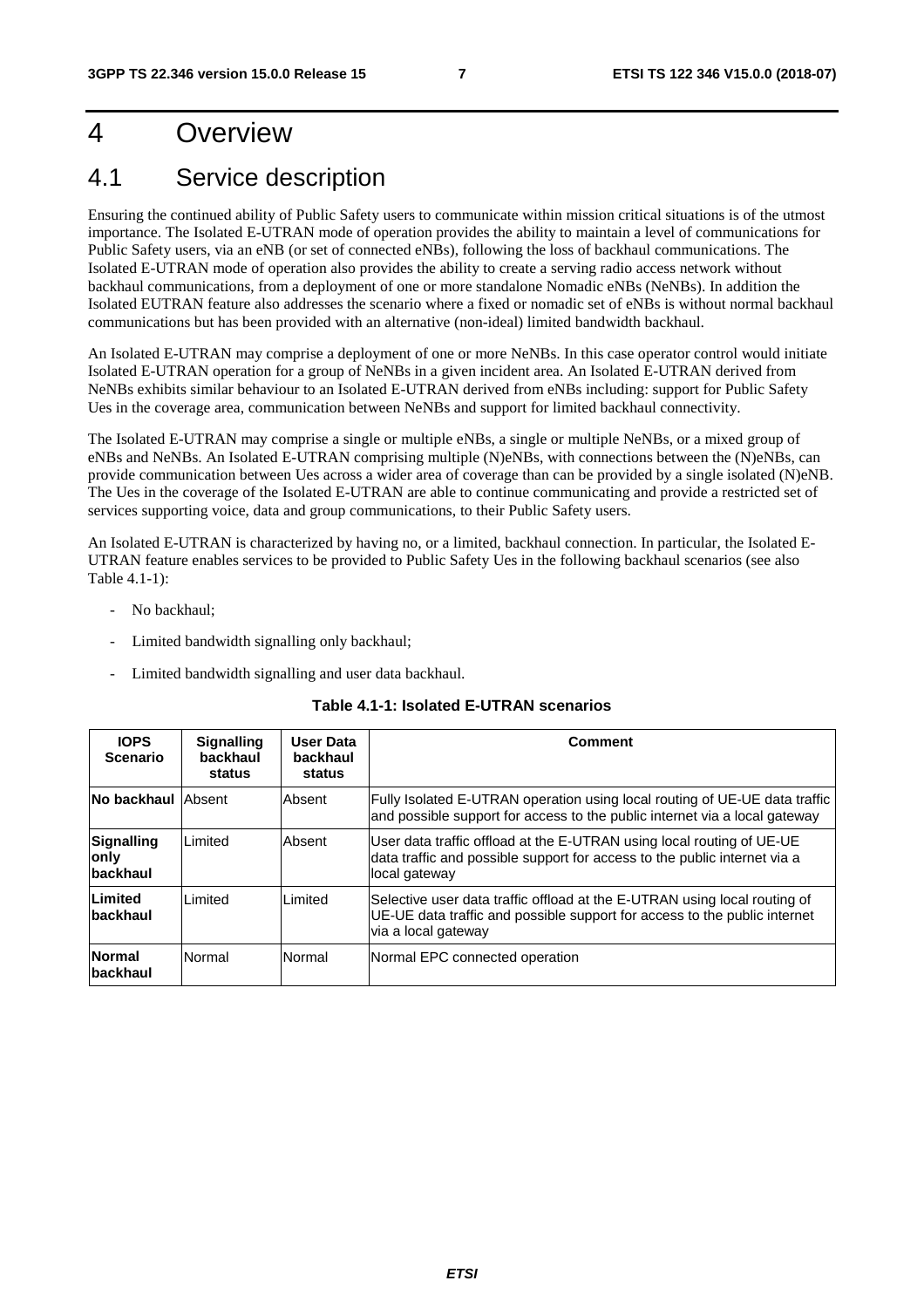### 5 Service requirements

### 5.1 General requirements

Isolated E-UTRAN operation shall not impact either GSM or UMTS.

The use of Isolated E-UTRAN operation shall be authorized by the operator. The network controls the use of E-UTRAN resources used for Isolated E-UTRAN operation.

When a Public Safety UE communicates within the Isolated E-UTRAN, the PLMN operator shall be able to collect accounting data for this communication.

#### 5.2 Subscriber and service management requirements

#### 5.2.1 Introduction (informative)

In order to provide efficient Isolated E-UTRAN operation it is necessary that eNBs (and NeNBs) capable of forming and joining an Isolated E-UTRAN are able to support certain functions locally thereby providing services of importance to the Public Safety community.

#### 5.2.2 Requirements

Public Safety Ues served only by an Isolated E-UTRAN will not possess user plane connectivity to an external IP network due to the absence of backhaul connectivity to the Mobile Operator Network. The Isolated E-UTRAN may support Selected IP Traffic Offload at the Local Network, compatible with the service principles defined in [2], in order to provide connectivity to external IP networks (e.g. internet) when a backhaul connection (limited or otherwise) is present.

The Isolated E-UTRAN shall be able to make use of a limited backhaul connection to exchange control plane signalling with the EPC.

The Isolated E-UTRAN may use the limited backhaul connection to exchange user plane data with the EPC.

NOTE: There is no quality of service expectations for user plane data.

The Isolated E-UTRAN shall support mobility for Public Safety Ues between the eNBs comprising the Isolated E-UTRAN.

The Isolated E-UTRAN shall be able to establish 'local routing' and ProSe Group Communication for the Public Safety Ues in coverage of the Isolated E-UTRAN.

The Isolated E-UTRAN shall be able to provide voice and data communications services to all Public Safety Ues and groups under the coverage of the Isolated E-UTRAN.

The Isolated E-UTRAN shall allow Public Safety Ues under its coverage to initiate and maintain voice and data communications with other Public Safety Ues and groups under the coverage of the Isolated E-UTRAN.

The Isolated E-UTRAN shall be capable of informing served Public Safety Ues about which other Public Safety Ues the Isolated E-UTRAN is serving. The Isolated E-UTRAN shall support restrictions upon the provision of this information according to security policy.

NOTE: For example, information on users within a served user's organization could be sent to that served user, and information on users could be provided to other users within the same group. Lists of served users and/or served groups could be obtained from the network or could be compiled from information collected from the Ues served by the isolated system.

#### 5.2.3 Interoperability with MCPTT

The following requirements define a minimal set of MCPTT capabilities that are needed to provide MCPTT support under Isolated E-UTRAN operation. These requirements apply only to users under coverage of the same Isolated E-UTRAN.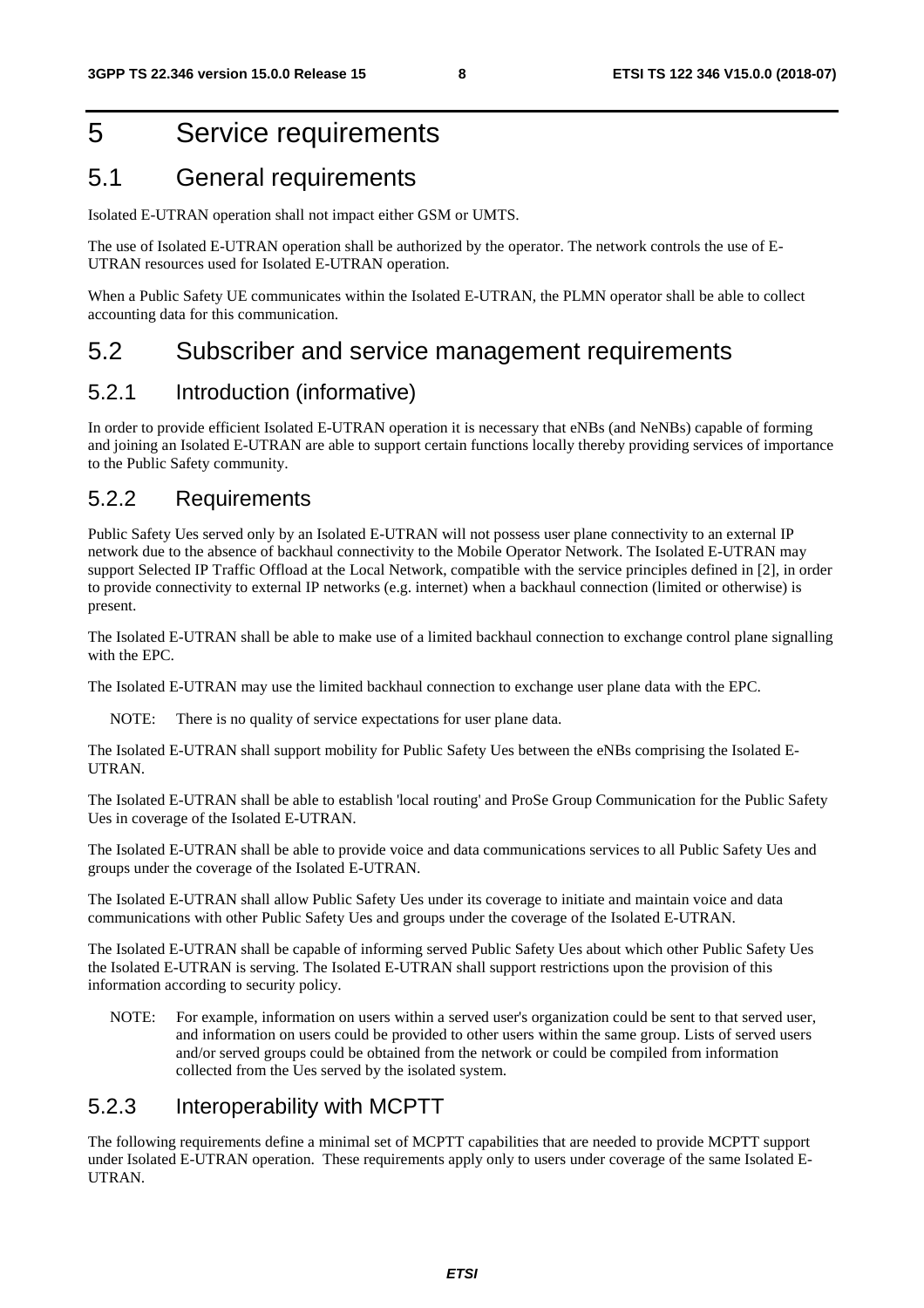These requirements apply to (N)eNBs which support MCPTT communications when not operating in an Isolated E-UTRAN.

A mechanism to pre-provision group membership, including MCPTT Emergency Group membership, shall be supported.

NOTE: Groups may be pre-provisioned on an organization basis or may cross organizational boundaries.

A Public Safety user shall be able to initiate an MCPTT Emergency Group call that reaches the following, when preconfigured as affiliated Group Members:

- a dispatcher (the dispatcher may be connected directly to the (N)eNB or via a UE)
- members of the group under the coverage of the Isolated E-UTRAN and/or;
- all Ues under the coverage of the Isolated E-UTRAN.

During Isolated E-UTRAN operation each group shall be able to initiate at least one MCPTT voice group communication that all the group's authorized members are allowed to join, up to the limit of available radio resources.

MCPTT voice group communication shall be able to pre-empt video communications or other data services.

### 5.3 Requirements for initiation of Isolated E-UTRAN operation

#### 5.3.1 Introduction (informative)

The initiation of Isolated E-UTRAN operation occurs in the event an eNB determines that there is an interruption to normal backhaul connectivity. At this point the eNB can determine if it still has connectivity to other eNBs. It is necessary for services to be set up and a limited backhaul, that might be present, needs to be taken into consideration. The Isolated E-UTRAN needs to inform the UE that it is now working in an Isolated E-UTRAN and an indication to this effect is passed on to the Public Safety user.

#### 5.3.2 Requirements

An eNB supporting Isolated E-UTRAN operation shall be able to detect a loss of backhaul connection and shall be able to initiate Isolated E-UTRAN operation.

An (N)eNB shall be informed by O&M procedures if its backhaul connection is of limited bandwidth (e.g. a temporary nomadic backhaul deployment or a replacement backhaul in a disaster situation).

Under operator control an NeNB shall be able to initiate Isolated E-UTRAN operation.

When an eNB enters Isolated E-UTRAN operation it shall be able to, if permitted by operator policy, minimize disruption to existing established services between those Public Safety Ues served by the eNB. The eNB shall terminate services that cannot be supported locally by the Isolated E-UTRAN or by the limited backhaul service if that is available.

When an (N)eNB enters Isolated E-UTRAN operation services shall be supported for all Public Safety Ues under the coverage of the Isolated E-UTRAN.

An Isolated E-UTRAN may comprise one or more (N)eNBs.

An (N)eNB supporting Isolated E-UTRAN operation which has initiated Isolated E-UTRAN operation shall attempt to communicate with known peer (N)eNBs for the purpose of commencing Isolated E-UTRAN joint operation.

(N)eNBs engaged in Isolated E-UTRAN joint operation shall be able to exchange user traffic and signalling with other (N)eNBs belonging to the same Isolated E-UTRAN.

An Isolated E-UTRAN shall provide an indication to Public Safety Ues within the coverage area regarding whether limited bandwidth backhaul services are available or whether support is available for local services only. An Isolated E-UTRAN shall be capable of continuing to provide this indication until the Isolated E-UTRAN operation is terminated.

A Public Safety UE served by an Isolated E-UTRAN shall provide an indication to the user that the user is communicating within an Isolated E-UTRAN and whether a limited backhaul service is available or whether support is available for local services only.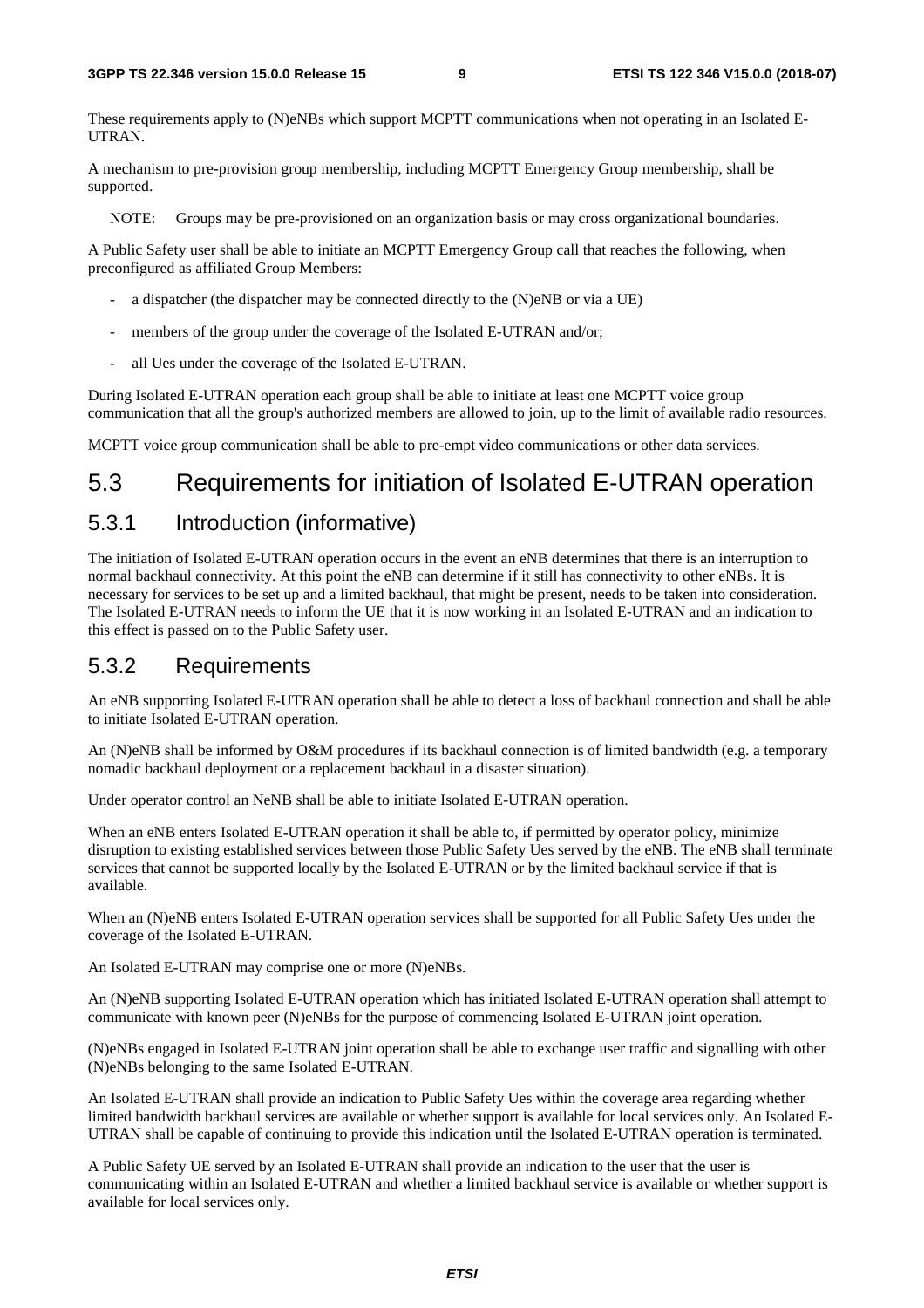### 5.4 Requirements for ongoing Isolated E-UTRAN operation

#### 5.4.1 Introduction (informative)

It is necessary to manage the potentially dynamic ongoing operation of an Isolated E-UTRAN where:

- Public Safety Ues join and leave the Isolated E-UTRAN.
- eNBs join and leave the Isolated E-UTRAN.
- NeNBs join and leave the Isolated E-UTRAN.
- Isolated E-UTRANs may be combined to form larger Isolated E-UTRANs or may be split up in smaller Isolated E-UTRANs.

The EPS should monitor the status of a disconnected or limited bandwidth backhaul with the intention of re-establishing a normal connection between the Isolated E-UTRAN and the EPC.

#### 5.4.2 Requirements

The EPS shall monitor the status of a disconnected backhaul with the intention of re-establishing a connection to the EPC.

The EPS shall monitor the status of a limited bandwidth backhaul connection with the intention of re-establishing normal operation with the EPC.

The Isolated E-UTRAN shall admit Public Safety Ues to the Isolated E-UTRAN.

The Isolated E-UTRAN shall manage Public Safety UE mobility between (N)eNBs within the Isolate E-UTRAN.

The Isolated E-UTRAN shall possess the ability to add (N)eNBs to the Isolated E-UTRAN.

NOTE: An (N)eNB added to the Isolated E-UTRAN may be an (N)eNB which possess a limited backhaul connection. Furthermore the (N)eNB with a limited backhaul connection admitted to the Isolated E-UTRAN may be the only (N)eNB in the Isolated E-UTRAN that possesses a limited backhaul connection.

The Isolated E-UTRAN shall support the ability to combine with another Isolated E-UTRAN to form a larger combined Isolated E-UTRAN.

No disruption shall be caused to local services within the remaining Isolated E-UTRAN due to an (N)eNB leaving the Isolated E-UTRAN

NOTE: The (N)eNB leaving the Isolated E-UTRAN may be the only (N)eNB in the Isolated E-UTRAN which possess a limited backhaul connection.

No disruption shall be caused to local services within the remaining Isolated E-UTRANs due to an Isolated E-UTRAN being subdivided.

### 5.5 Requirements for termination of an Isolated E-UTRAN

#### 5.5.1 Introduction (informative)

In the event that the EPS detects a restored backhaul it attempts to re-establish a connection between the EPC and (N)eNB. On successful re-establishment of a connection to the EPC the (N)eNB reverts to the normal EPC connected mode of operation. While reverting to the EPC connected mode of operation the (N)eNB will transition all Public Safety Ues with active contexts to operation under the control of the EPC.

When the connection to the EPC is restored, Public Safety Ues, which were served by the (N)eNB as part of the Isolated E-UTRAN can indicate to the Public Safety user that EPC connected services are once again available.

#### 5.5.2 Requirements

If the Isolated E-UTRAN is operating without any backhaul connection the EPS shall on detection of a restored backhaul attempt to re-establish a connection between the EPC and (N)eNB.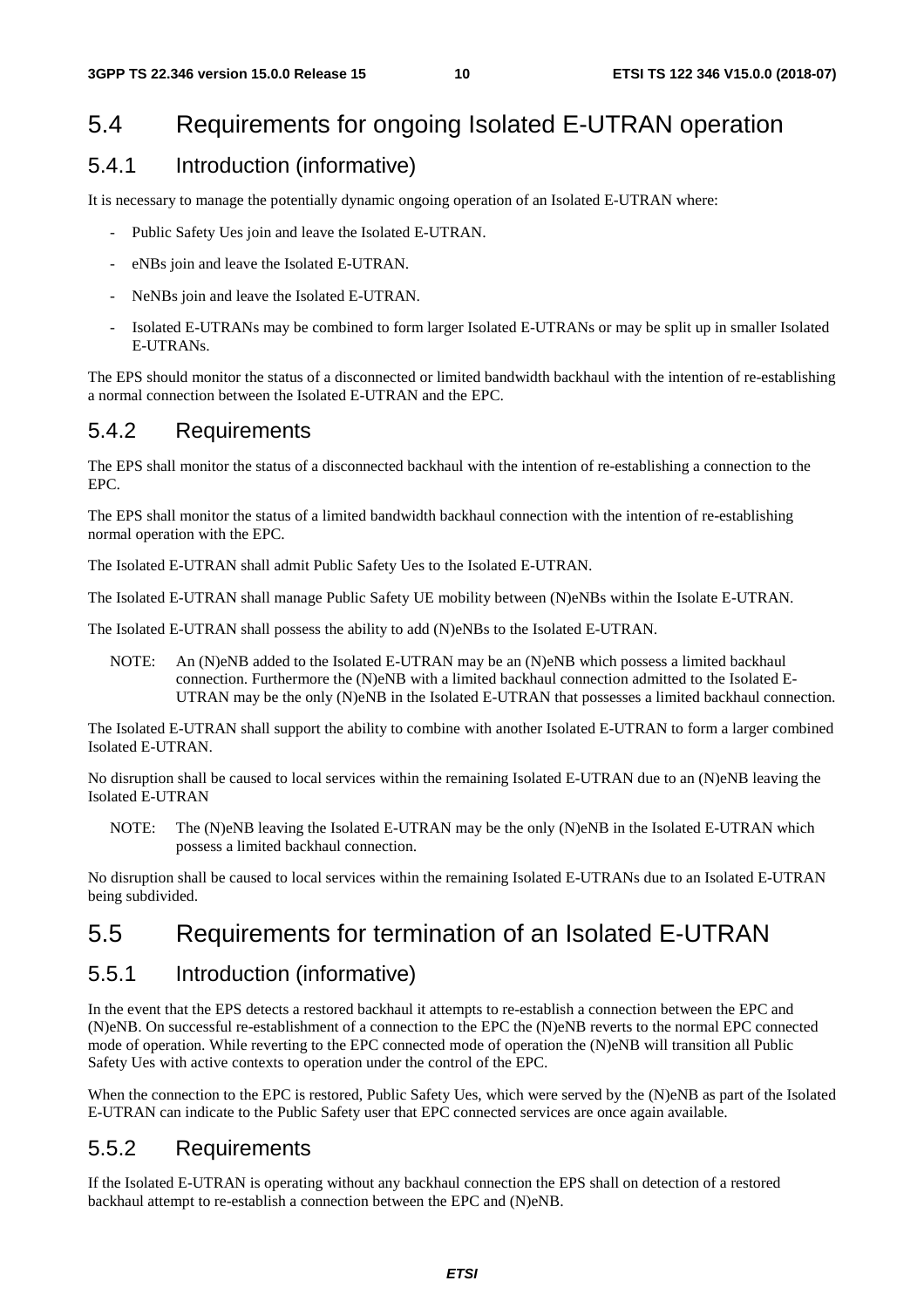If the Isolated E-UTRAN is operating with a limited bandwidth backhaul connection the EPS shall on detection of a restored full bandwidth backhaul attempt to re-establish normal operation between the EPC and (N)eNB.

While re-establishing a connection to the EPC, or normal operation with the EPC, the EPS shall be able to manage, for all Ues with active contexts, the transition, where appropriate, of local services provided by the Isolated E-UTRAN to equivalent services provided via the EPC.

Having re-established control plane and user plane connections to the EPC, which are not restricted by a limited backhaul capability, the (N)eNB shall cease to provide the local services and routing which characterized Isolated E-UTRAN operation.

When an (N)eNB ceases Isolated E-UTRAN operation the (N)eNB shall cease to provide any indications, to Public Safety Ues within its coverage area, regarding the availability of only limited bandwidth backhaul services and/or whether support is available only for local services. Public Safety Ues served by the (N)eNB shall be able to indicate to the user the cessation of the restricted Isolated E-UTRAN mode of operation and/or the availability of normal EPC connected services.

### 5.6 Requirements for security aspects of Isolated E-UTRAN operation

#### 5.6.1 Introduction (informative)

The Isolated E-UTRAN is expected to provide for the authentication of participating entities and for the confidentiality and integrity of communications. Provision of these security features is required for:

- UE to (N)eNB communication;
- (N)eNB to (N)eNB communication;
- UE to UE communication, i.e. for the case of ProSe operation within the Isolated E-UTRAN.

#### 5.6.2 Requirements

The Isolated E-UTRAN shall support the following requirements for security, authorization and privacy in each of the three IOPS backhaul scenarios (see scenarios 1-3 in Table 4.1-1).

The Isolated E-UTRAN shall ensure the confidentiality and integrity of both user data and network signalling to a level comparable with that provided by the existing 3GPP system. This requirement applies to any communication between two Public Safety Ues communicating via the Isolated E-UTRAN and between an (N)eNB providing locally connected services and a Public Safety UE connected to the Isolated E-UTRAN.

A mechanism shall be provided to ensure the confidentiality and integrity of user data and signalling over the radio communication paths and over any inter-(N)eNB communication paths of an Isolated E-UTRAN.

Existing 3GPP security mechanisms (including, but not necessarily limited to, ProSe security mechanisms) shall be reused whenever possible and appropriate.

The Isolated E-UTRAN shall provide mechanism(s) to ensure mutual authentication between an Isolated E-UTRAN and (N)eNBs, or other Isolated E-UTRANs, joining the Isolated E-UTRAN.

The Isolated E-UTRAN shall provide mechanism(s) to ensure mutual authentication between an Isolated E-UTRAN and Ues connecting to the Isolated E-UTRAN.

The security mechanism(s) supported by an Isolated E-UTRAN shall be consistent with the dynamic nature of an Isolated E-UTRAN. The security of credentials shall not be compromised by solutions for Isolated E-UTRAN operation.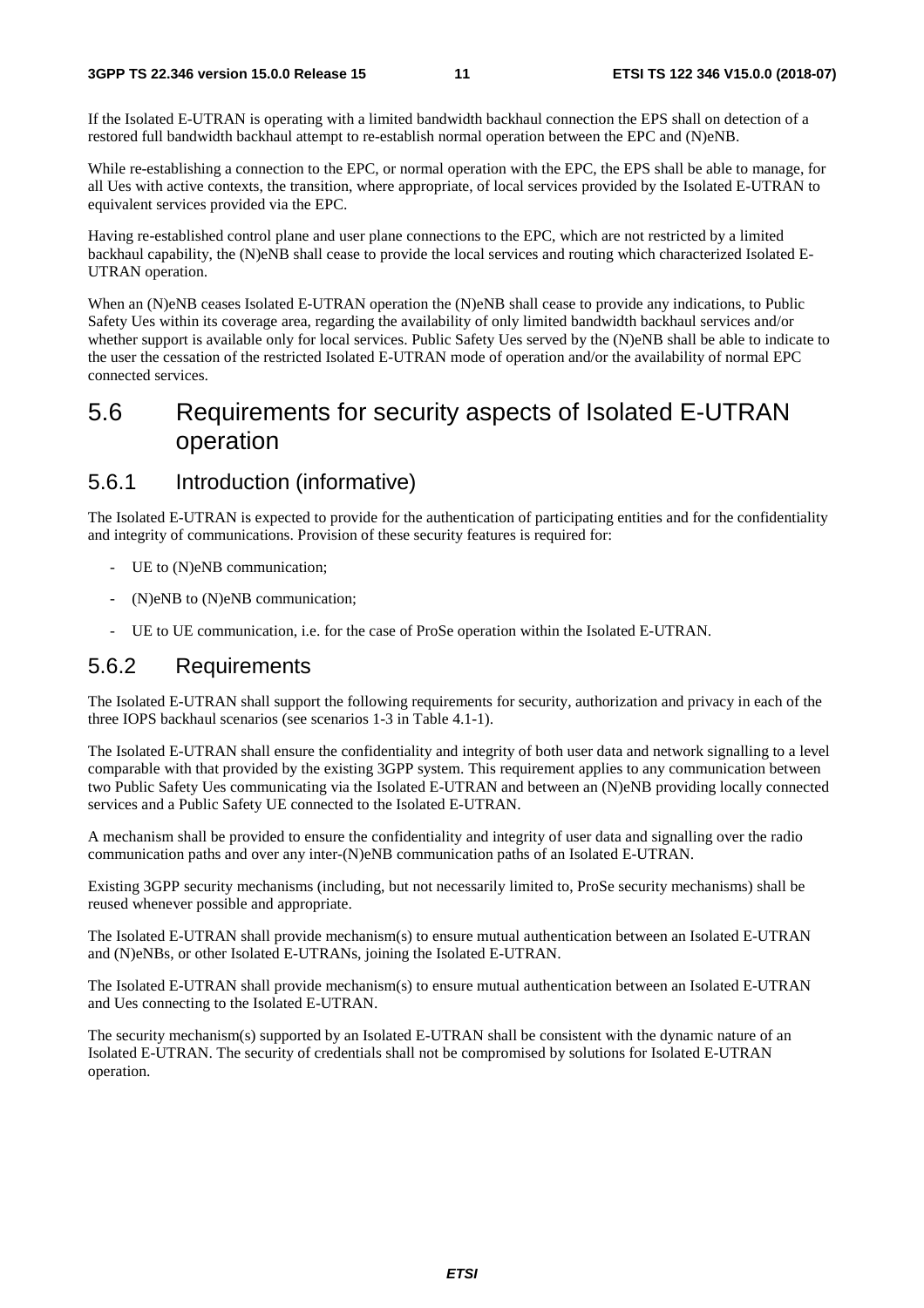## Annex A (informative): Change history

| <b>Change history</b> |       |                 |  |  |                                                              |            |               |
|-----------------------|-------|-----------------|--|--|--------------------------------------------------------------|------------|---------------|
| <b>Date</b>           | TSG#  | <b>TSG Doc.</b> |  |  | <b>CR Rev Subject/Comment</b>                                | <b>Old</b> | <b>New</b>    |
| 05-2014               |       |                 |  |  | First draft                                                  |            | 0.1.0         |
| 08-2014               |       |                 |  |  | Presentation to SA#65                                        | 0.1.0      | 0.2.0         |
| 09-2014               | SA#65 | SP-140506       |  |  | MCC clean-up for presentation to SA#65 for one-step approval | 0.2.0      | 1.0.0         |
| 09-2014               | SA#65 |                 |  |  | Raised to v.13.0.0 following SA's one-step-approval          | 1.0.0      | 13.0.0        |
| 03-2017               | SA#75 |                 |  |  | Updated to rel-14 by MCC                                     |            | 13.0.0 14.0.0 |
| 2018-06               |       |                 |  |  | Updated to Rel-15 by MCC                                     |            | 14.0.0 15.0.0 |